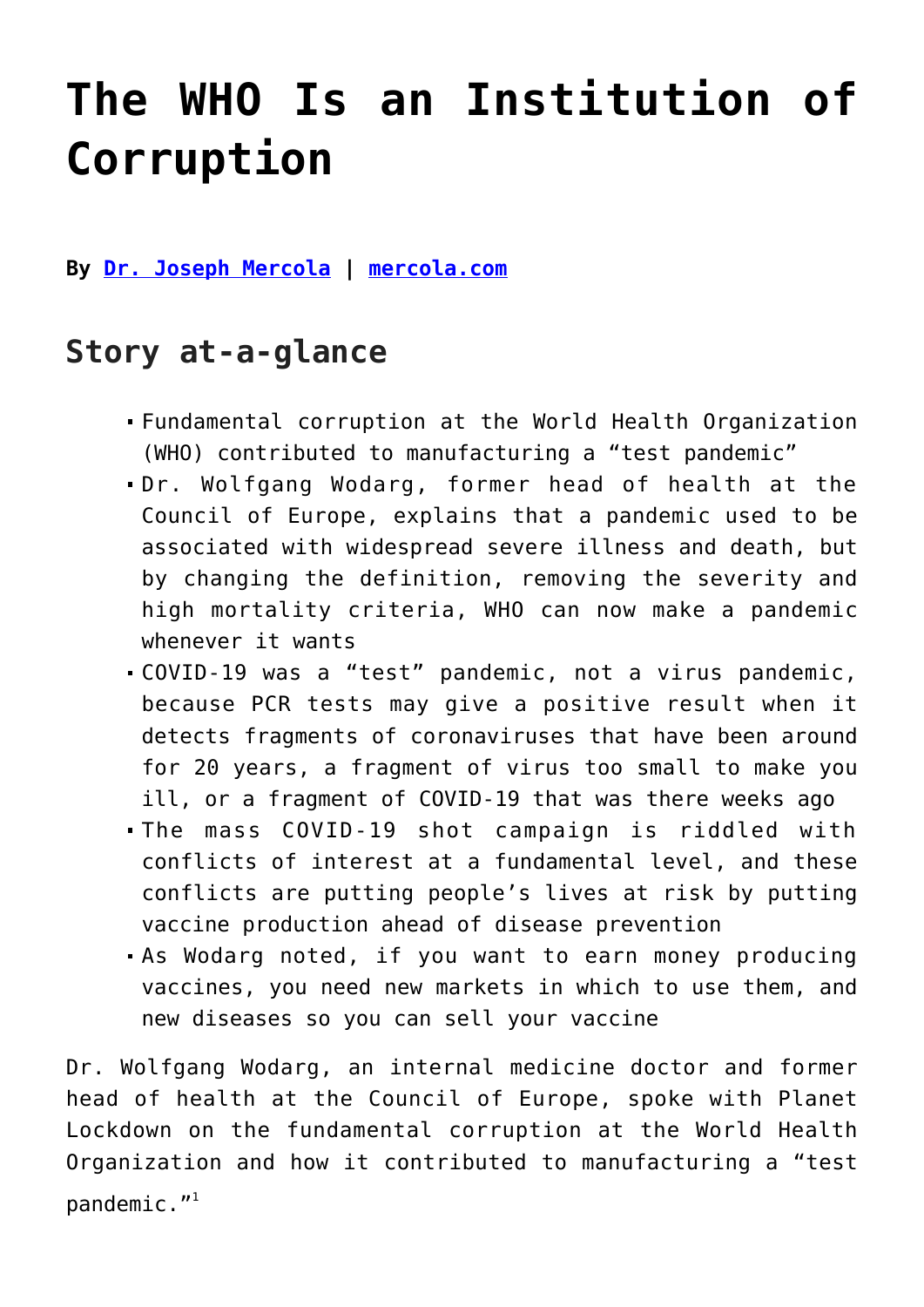The seeds were sown more than a decade ago during the 2009 H1N1 (swine flu) pandemic. In 2010, Wodarg accused pharmaceutical companies of influencing WHO's pandemic declaration, calling swine flu a "false pandemic" that was driven by Big Pharma, which cashed in on the health scare. $^2$ 

According to Wodarg, the swine flu pandemic was "one of the greatest medicine scandals of the century."<sup>3</sup> As noted by Planet Lockdown, Wodarg, then a member of the German Parliament, "knew something wasn't right when 800 cases in Mexico was declared a pandemic": $4$ 

*"He dug into the issue and discovered a hornet's nest of lies and corruption inside the WHO. He floored a bill called Fake Pandemic and did much to deflate that fake scare at the time, to the consternation of the corrupt functionaries of these institutions."*

## **With a Definition Change, WHO Could Create Pandemic Anytime**

Secret agreements were made between Germany, Great Britain, Italy, and France with the pharmaceutical industry before the H1N1 pandemic began, which stated that they would purchase H1N1 flu vaccinations — but only if a pandemic level 6 was declared by WHO.

Six weeks before the pandemic was declared, no one at WHO was worried about the virus, but the media was nonetheless exaggerating the dangers.<sup>5</sup> Then, in the month leading up to the 2009 H1N1 pandemic, WHO changed the official definition of pandemic, removing the severity and high mortality criteria and leaving the definition of a pandemic as "a worldwide epidemic of a disease."<sup>6</sup>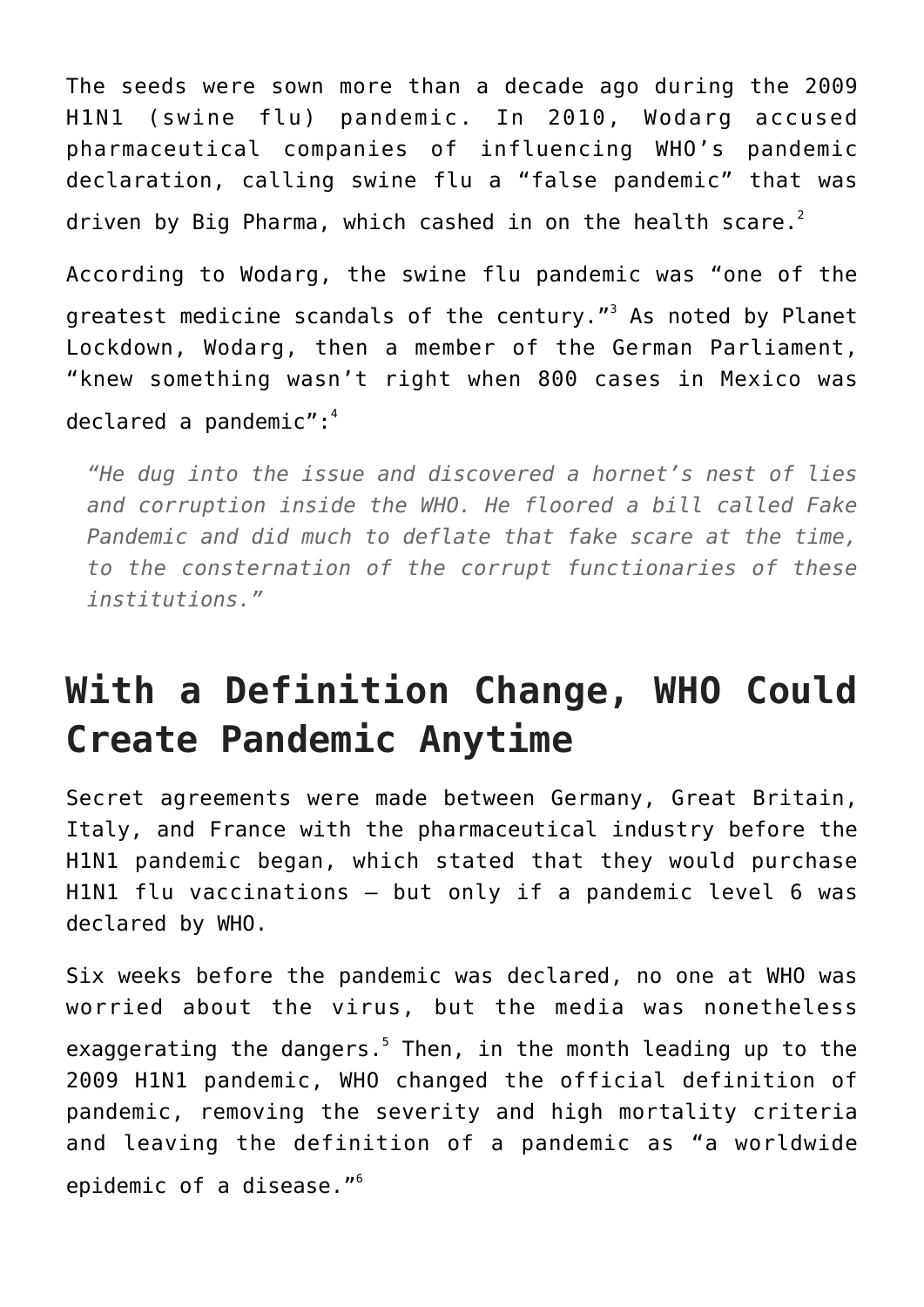This switch in definition allowed WHO to declare swine flu a pandemic after only 144 people had died from the infection worldwide. $^7$  While the swine flu scare was eventually deflated, this wasn't so with COVID-19, even though the real signs of a pandemic are absent. As Wodarg explained, it used to be that a pandemic was associated with widespread severe illness and death, but that's no longer the case:<sup>8</sup>

*"There was an explanation of what a pandemic is and it always was going with many, many people dying from infections. Many severe diseases, hospitals being overcrowded. It was such a catastrophe … and everyone in the street would notice that there is a pandemic because the neighbors would get ill, the people at work would get ill. In the bus, you would see people coughing.*

*In a pandemic … it's something each of us would experience. This was a pandemic. And WHO changed it."*

By removing the severity and high mortality criteria, WHO could make a pandemic whenever they wanted. "The pandemic is just a picture spread by the media, making us afraid. But what the people experience is not what we used to understand when

we used the word epidemic or pandemic," he said. $^{\circ}$  Now, the word pandemic has to do with fear, not illnesses. "It's a brand for fear."

## **COVID-19 Is a 'Test' Pandemic**

If there hasn't been a true pandemic, in the old definition of the word, then how are the media and government getting all of these high case numbers for COVID-19? This is due to the PCR test.

"It was accepted by WHO, and they said when the test is positive, we have a case of COVID-19. And this is how they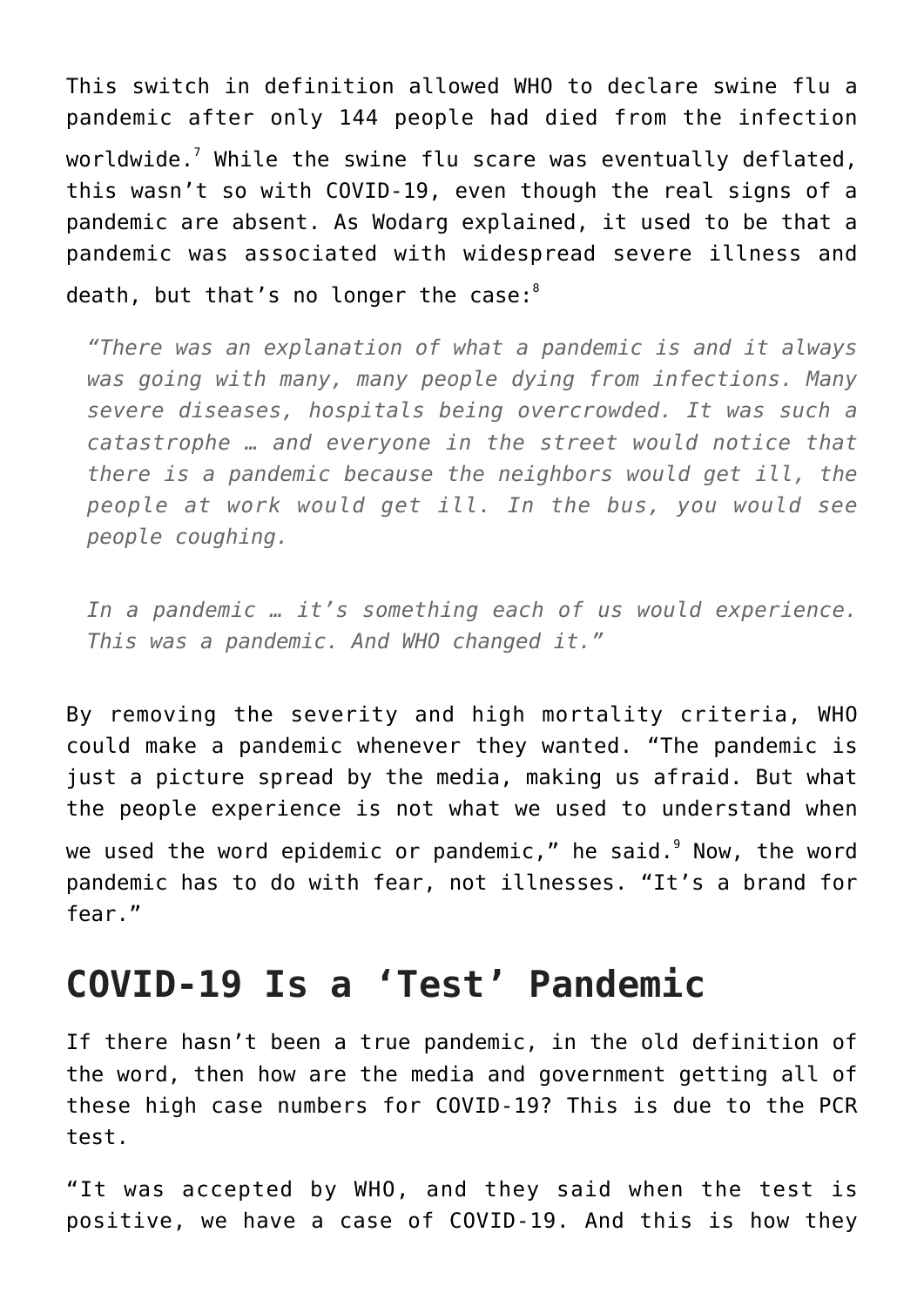started counting the cases," Wodarg said. "What they counted was the activity of testing. And the more they tested, the more cases they found."<sup>10</sup>

Positive reverse transcription-polymerase chain reaction (RT-PCR) tests are not designed to be used as a diagnostic tool as they cannot distinguish between inactive (noninfectious) viruses and "live" or reproductive ones. $^{11}$ 

Inactive and reproductive viruses are not interchangeable in terms of infectivity. If you have a nonreproductive virus in your body, you will not get sick from it and you cannot spread it to others. Further, many if not most laboratories amplify the RNA collected far too many times, which results in healthy people testing "positive."

The higher the cycle threshold  $(CT) - i.e.,$  the number of amplification cycles used to detect RNA particles — the greater the chance of a false positive. While any CT over 35 is deemed scientifically unjustifiable, $12,13$  the U.S. Food and Drug Administration and the U.S. Centers for Disease Control and Prevention recommended running PCR tests at a CT of 40.<sup>14</sup>

A test known as the Corman-Drosten paper and tests recommended by the World Health Organization was set to 45 cycles.<sup>15,16,17</sup> When labs use these excessive cycle thresholds, you end up with a grossly overestimated number of positive tests, so what we're really dealing with is a "casedemic"<sup>18,19</sup> - an epidemic of false positives.

Wodarg says COVID-19 "was a 'test' pandemic. It was not a virus pandemic,"<sup>20</sup> because PCR tests may give a positive result when it detects coronaviruses that have been around for 20 years. He explained: $^{21}$ 

*"The SARS viruses, they are very long RNA viruses. There are*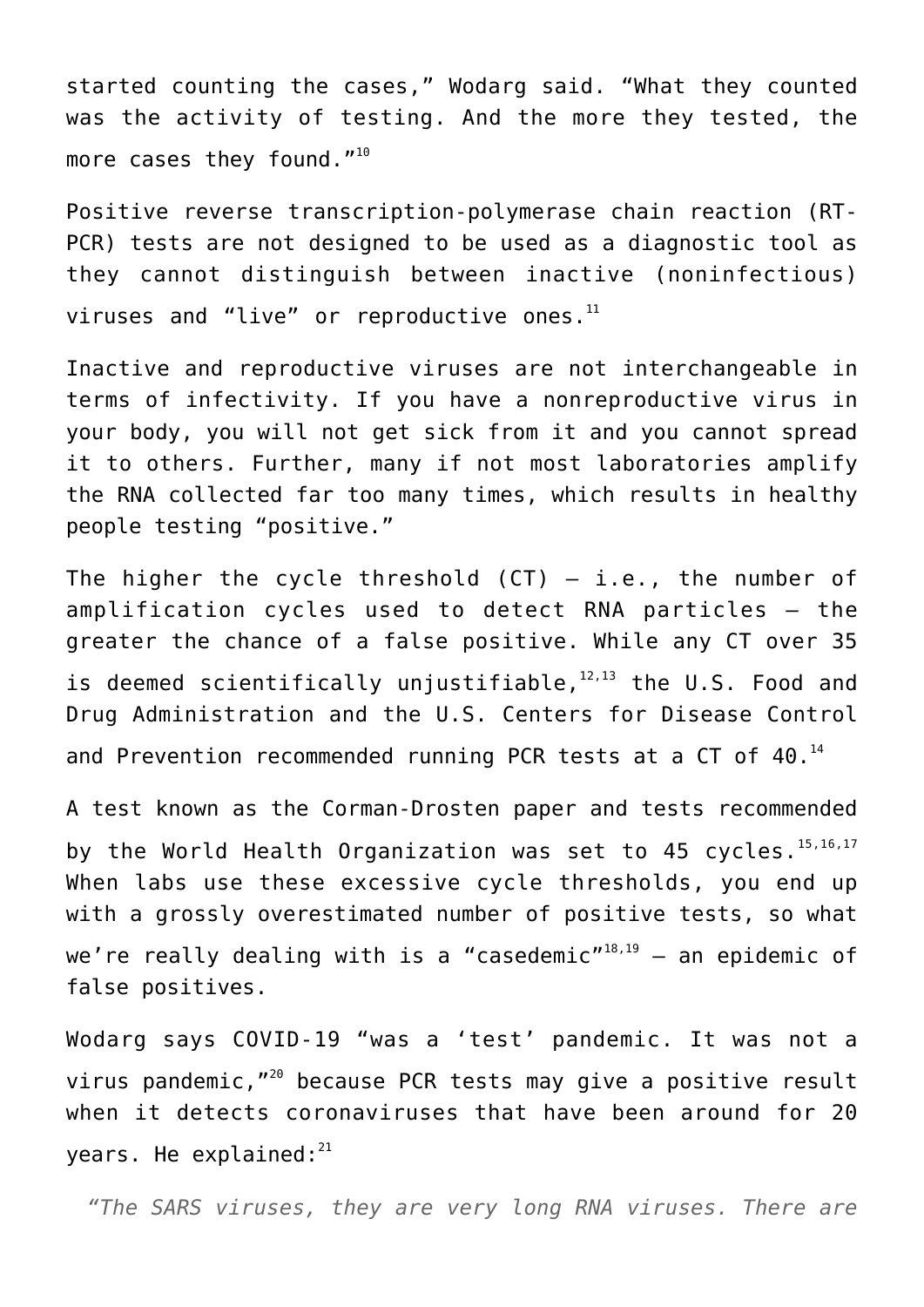*30,000 letters in this genetic information. The PCR test only takes a very small part of them, or two parts of them. So two words out of a whole book … before you start testing, you can already estimate how often this test will be positive. If you take a sequence which is in many varieties of viruses, you will have many positive tests."*

The PCR test only tests for certain sequences of the RNA. It gives a positive result when it only finds a small fragment; it doesn't need the whole virus. If the virus was there weeks ago or you have a touch of the virus present, but no infection, it can still test positive and add another COVID-19 "case," even though you're not actually sick.

## **COVID-19 Shot Conflicts of Interest Putting Lives at Risk**

The mass COVID-19 shot campaign is riddled with conflicts of interest at a fundamental level, and these conflicts are putting people's lives at risk by putting vaccine production ahead of disease prevention. As Wodarg noted, if you want to earn money producing vaccines, you need new markets in which to use them, and new diseases so you can sell your vaccine.

"This is a very serious matter," he said, which has nothing to do with health or hygiene  $-$  "it has to do with criminology": $^{22}$ 

*"When they want to sell their vaccines, they need people who are ill so they can make clinical studies. So when there is an outbreak, and they want to make clinical studies with their vaccine to protect people against this disease just breaking out … there is a conflict of interest.*

*If you have normal ways to stop the infection, with hygiene, with distancing, with isolating, with consulting with people, giving advice how to behave … if you stop the disease*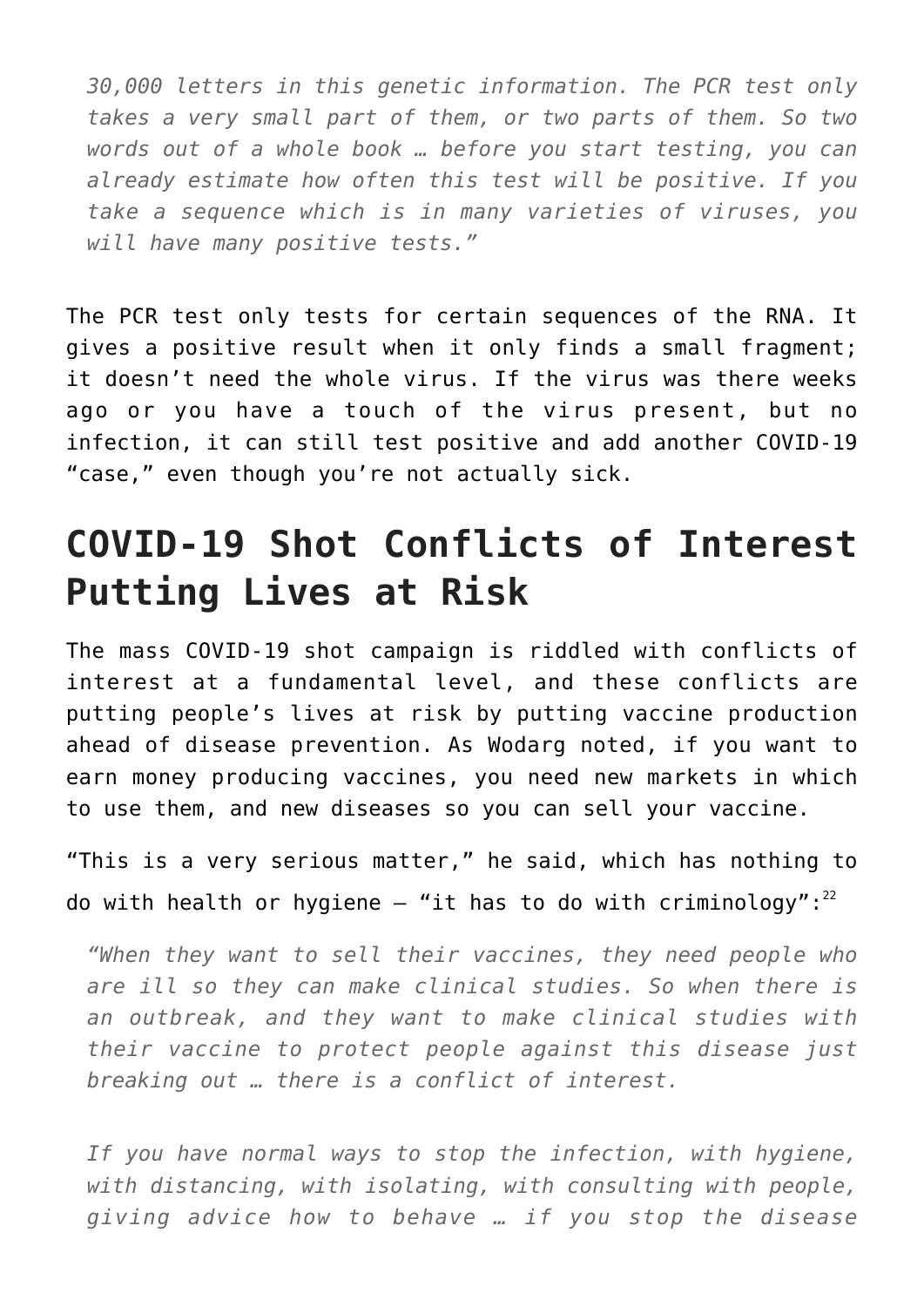*quickly, you're not able to have enough cases for your study."*

So we have a "pandemic" that's based on a test that doesn't prove infection, but what it did do was make people afraid. And that fear was the basis for saying we need a vaccine. The shots, however, aren't effective.

In November 2020, Pfizer, in a joint venture with Germanybased BioNTech, announced that their mRNA-based injection was "more than 90% effective" in a Phase 3 trial. $^{23}$  This does not mean that 90% of people who get injected will be protected from COVID-19, however, as it's based on relative risk reduction (RRR).

The absolute risk reduction (ARR) for the jab is less than 1%. "Although the RRR considers only participants who could benefit from the jab, the absolute risk reduction (ARR), which is the difference between attack rates with and without a jab, considers the whole population. ARRs tend to be ignored because they give a much less impressive effect size than RRRs," researchers wrote in The Lancet Microbe in April 2021. $^{24}$ 

Nonetheless, the jabs received emergency use authorization, which has paved the way for vaccine mandates and other assaults to your freedom and health.

## **Will Vaxxed People End Up Sicker?**

The lack of effectiveness is one key reason why Wodarg believes most people do not need a COVID-19 jab. The other reasons include serious risks of adverse events from these experimental jabs, and the fact that, Wodarg says, crossimmunity exists due to multiple previous exposures to other coronaviruses in most people.<sup>25</sup> "The genetically produced socalled vaccines are not necessary, because we have immunity."<sup>26</sup>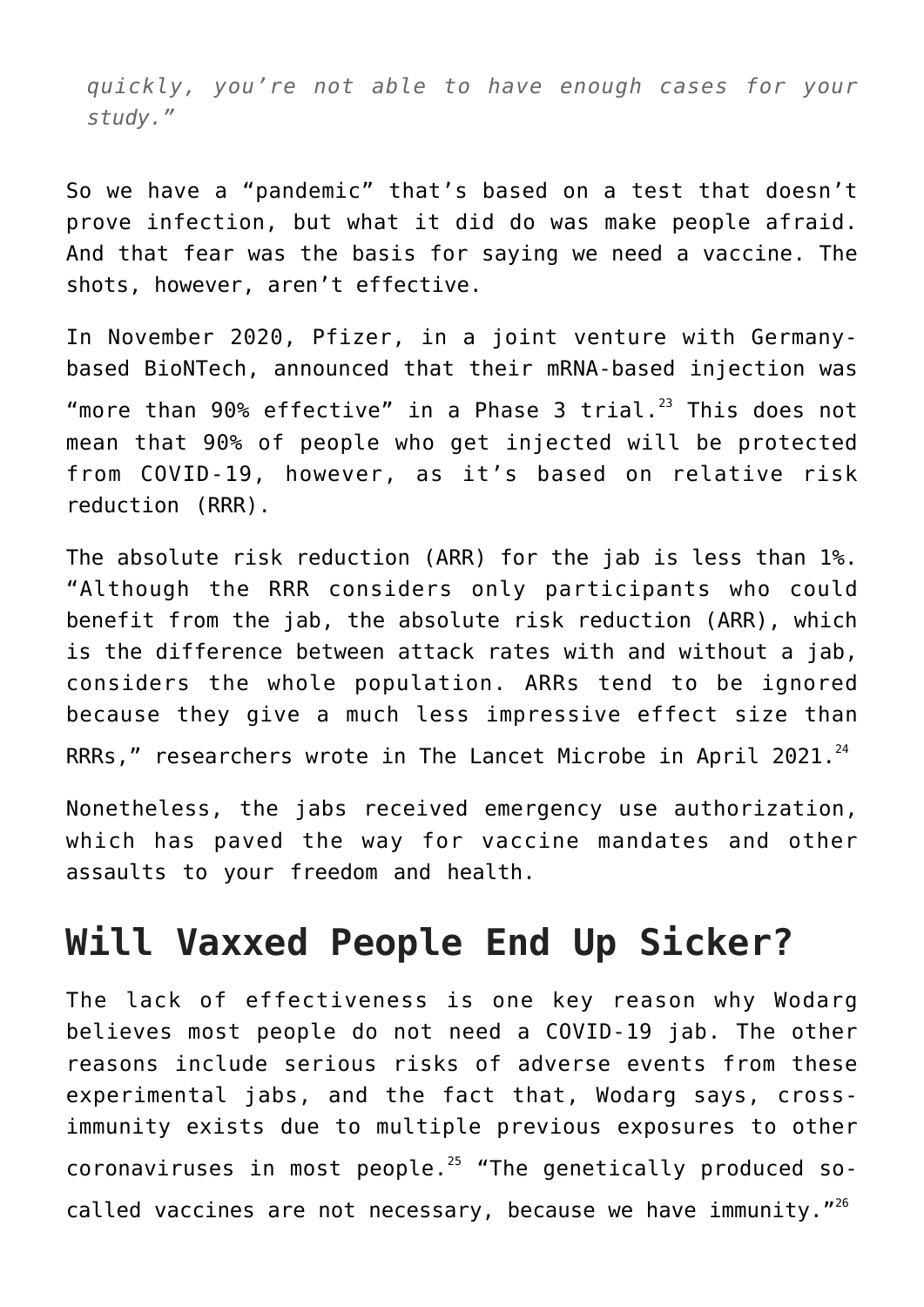As he stated, your immune system is well-equipped to protect you, and new viral exposures each year help to keep this complex system updated. Risk increases when you avoid regular viral exposures to keep your immune system ready: $27$ 

*"Those new ones that come, this is some work for your immune system to get an update, but it doesn't make most people very sick, only in a few, rare cases.*

*When we are not trained, or we didn't have contact with viruses for a very long time, because we were isolated somewhere alone, not having our grandchildren on our knees, not experiencing any training — it's the same when you are out of training and you suddenly have to climb a high mountain. Maybe your heart goes into failure and you die maybe you die when you have contact with something your immune system has forgotten."*

#### The spike protein that the shots stimulate your cells to produce is also deeply concerning since it's toxic: $^{28}$

*"Vaccines are made to stimulate our cells, we don't know which cells, or where the injection goes, but those cells that get contact with the vaccine, they produce spike proteins, which are very toxic. Normally, those spike proteins don't come into the blood, this is why we don't get seriously ill from coronaviruses. When you inject them, you bypass the natural immunity."*

This is a likely reason why there are so many side effects associated with the shots, as injecting these spike proteins is unnatural and very dangerous. It's since been revealed that the spike protein on its own is enough to cause inflammation and damage to the vascular system, even independent of a virus. $^{29}$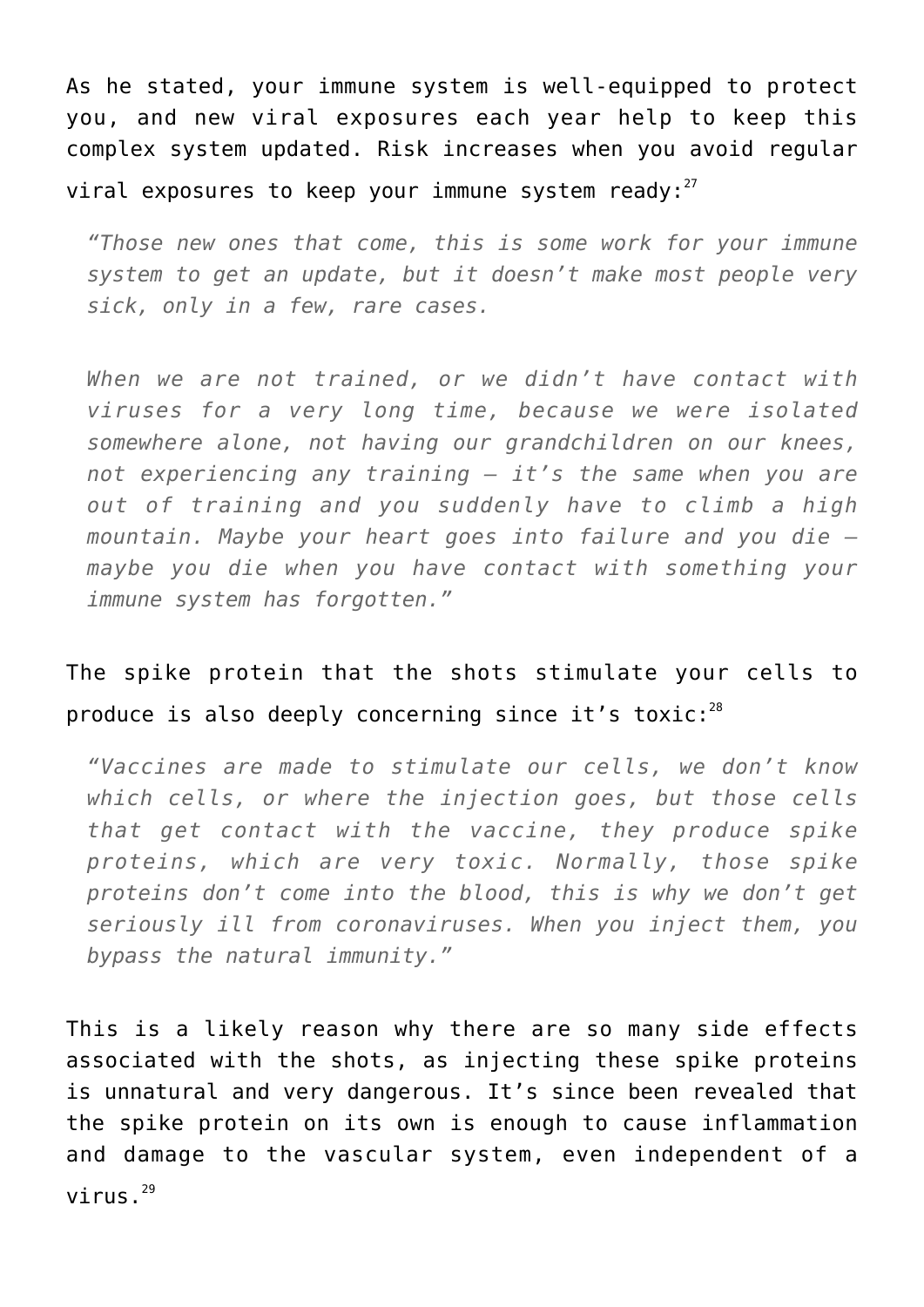Further, Wodarg says, once your body has been injected with the spike protein, it may have an overreactive response the next time it comes in contact with a typical coronavirus, potentially leading to a dangerous cytokine storm.

When counting COVID-19 cases this winter, Wodarg believes it is important to ask whether the person received a COVID-19 shot or not. "I am quite sure," he said, "that those people vaccinated will be the severe cases and that those who are not vaccinated will just experience the normal flu."<sup>30</sup>

What's more, once you're vaccinated, they have all your data the batch of the shot, the date, and the time. So, you're essentially part of a clinical trial that you've never agreed to, and there's no transparency about the risks involved. Wodarg believes that the pandemic "emergency" is being prolonged from month to month because it helps their injection studies, even as there are massive conflicts of interest involved.

If you listen to the media, you'll be brainwashed that the jab is necessary, but don't fall for the hype, including that getting the shot will earn you your freedom back. Wodarg said $\cdot$ <sup>31</sup>

*"You won't be free to travel. You will be controlled nevertheless, because the next virus already comes, the next jab is waiting. They want to perpetuate this game with us, with vaccines and with vaccine passports. It's just the perfect control by this market and it has nothing to do with health. So we have to stop it."*

#### Sources and References

- <sup>1, 4</sup> [Rumble, Planet Lockdown, Wolfgang Wodarg, Full](https://rumble.com/vnwzlh-wolfgang-wodarg-full-interview-planet-lockdown.html) [Interview, October 18, 2021](https://rumble.com/vnwzlh-wolfgang-wodarg-full-interview-planet-lockdown.html)
- <sup>2</sup> [Daily Mail January 17, 2010](https://www.dailymail.co.uk/news/article-1242147/The-false-pandemic-Drug-firms-cashed-scare-swine-flu-claims-Euro-health-chief.html)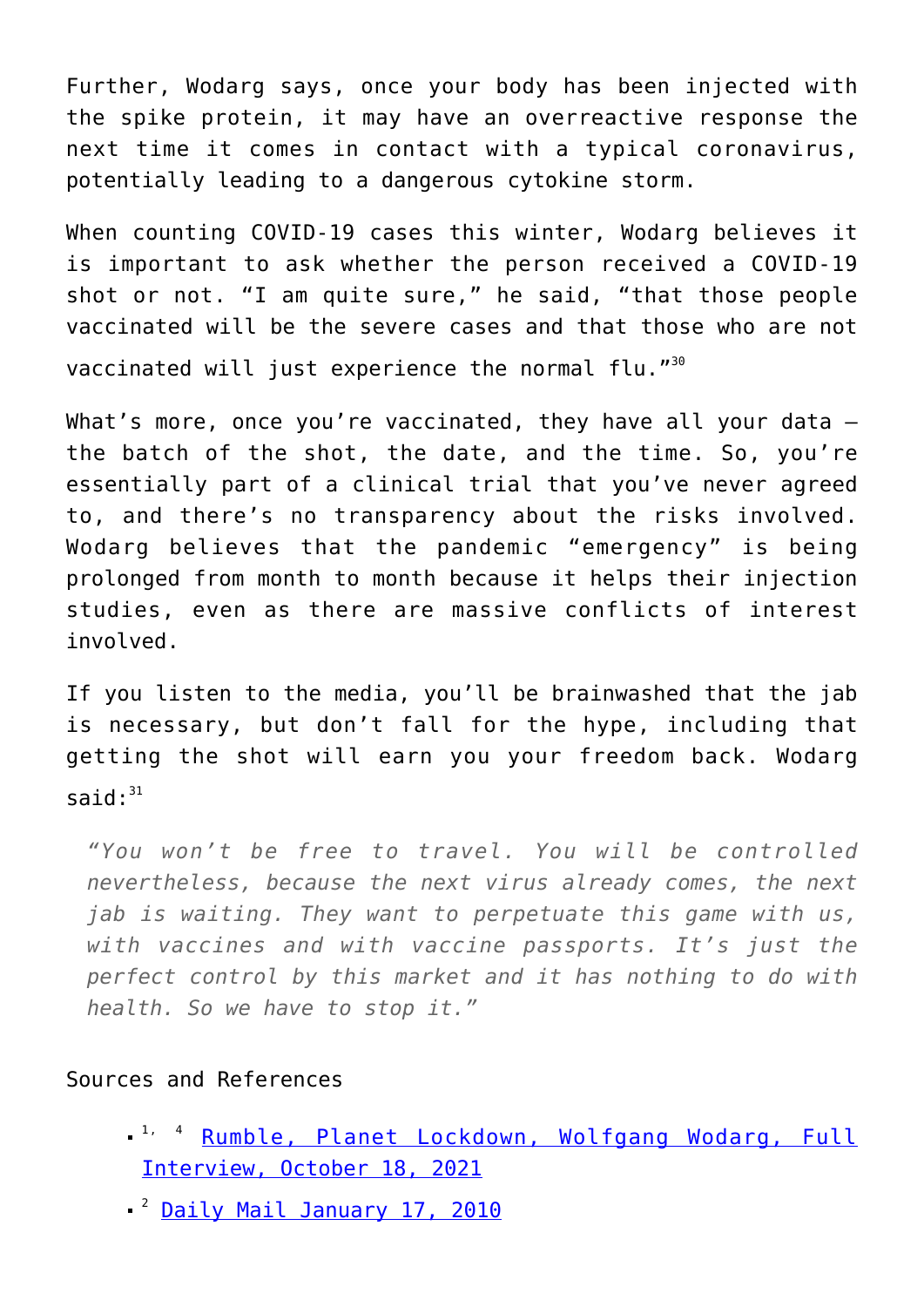- <sup>3</sup> [The Times of Israel May 14, 2020](https://blogs.timesofisrael.com/why-eu-investigated-who-for-fake-pandemic/)
- <sup>5, 7</sup> [BitChute, TrustWHO](https://www.bitchute.com/video/kEn3iVabHtao/)
- <sup>6</sup> [Wayback Machine, WHO Pandemic Preparedness September 2,](http://whale.to/vaccine/WHO2.pdf) [2009 \(PDF\)](http://whale.to/vaccine/WHO2.pdf)
- <sup>8</sup> [Rumble, Planet Lockdown, Wolfgang Wodarg, Full](https://rumble.com/vnwzlh-wolfgang-wodarg-full-interview-planet-lockdown.html) [Interview, October 18, 2021, 2:05](https://rumble.com/vnwzlh-wolfgang-wodarg-full-interview-planet-lockdown.html)
- <sup>9</sup> [Rumble, Planet Lockdown, Wolfgang Wodarg, Full](https://rumble.com/vnwzlh-wolfgang-wodarg-full-interview-planet-lockdown.html) [Interview, October 18, 2021, 5:40](https://rumble.com/vnwzlh-wolfgang-wodarg-full-interview-planet-lockdown.html)
- <sup>10</sup> [Rumble, Planet Lockdown, Wolfgang Wodarg, Full](https://rumble.com/vnwzlh-wolfgang-wodarg-full-interview-planet-lockdown.html) [Interview, October 18, 2021, 8:50](https://rumble.com/vnwzlh-wolfgang-wodarg-full-interview-planet-lockdown.html)
- <sup>11</sup> [CDC 2019 Novel Coronavirus RT-PCR Diagnostic Panel](https://www.fda.gov/media/134922/download) [July 13, 2020 \(PDF\)](https://www.fda.gov/media/134922/download)
- <sup>12</sup> [The Vaccine Reaction September 29, 2020](https://thevaccinereaction.org/2020/09/coronavirus-cases-plummet-when-pcr-tests-are-adjusted/)
- <sup>13</sup> [Jon Rappoport's Blog November 6, 2020](https://blog.nomorefakenews.com/2020/11/06/smoking-gun-fauci-states-covid-test-has-fatal-flaw/)
- $14$  [FDA.gov CDC 2019-nCoV Real-Time RT-PCR Diagnostic](https://www.fda.gov/media/134922/download) [Panel Instructions, July 13, 2020 \(PDF\) Page 35](https://www.fda.gov/media/134922/download)
- <sup>15</sup> [WHO.int Diagnostic detection of Wuhan Coronavirus 2019](https://www.who.int/docs/default-source/coronaviruse/wuhan-virus-assay-v1991527e5122341d99287a1b17c111902.pdf) [by real-time RT-PCR, January 13, 2020 \(PDF\)](https://www.who.int/docs/default-source/coronaviruse/wuhan-virus-assay-v1991527e5122341d99287a1b17c111902.pdf)
- <sup>16</sup> [WHO.int Diagnostic detection of 2019-nCOV by real-time](https://www.who.int/docs/default-source/coronaviruse/protocol-v2-1.pdf?sfvrsn=a9ef618c_2) [RT-PCR, January 17, 2020 \(PDF\)](https://www.who.int/docs/default-source/coronaviruse/protocol-v2-1.pdf?sfvrsn=a9ef618c_2)
- $17$  [Eurosurveillance 2020 Jan 23; 25\(3\): 2000045](https://www.ncbi.nlm.nih.gov/pmc/articles/PMC6988269/)
- $18$  [PJ Media October 27, 2020](https://pjmedia.com/columns/stacey-lennox/2020/10/27/prediction-joe-biden-would-manage-covid-19-in-one-of-two-ways-both-should-infuriate-you-n1092407)
- $19$  [AAPS October 7, 2020](https://aapsonline.org/covid-19-do-we-have-a-coronavirus-pandemic-or-a-pcr-test-pandemic/)
- <sup>20</sup> [Rumble, Planet Lockdown, Wolfgang Wodarg, Full](https://rumble.com/vnwzlh-wolfgang-wodarg-full-interview-planet-lockdown.html) [Interview, October 18, 2021, 14:02](https://rumble.com/vnwzlh-wolfgang-wodarg-full-interview-planet-lockdown.html)
- <sup>21</sup> [Rumble, Planet Lockdown, Wolfgang Wodarg, Full](https://rumble.com/vnwzlh-wolfgang-wodarg-full-interview-planet-lockdown.html) [Interview, October 18, 2021, 9:40](https://rumble.com/vnwzlh-wolfgang-wodarg-full-interview-planet-lockdown.html)
- <sup>22</sup> [Rumble, Planet Lockdown, Wolfgang Wodarg, Full](https://rumble.com/vnwzlh-wolfgang-wodarg-full-interview-planet-lockdown.html) [Interview, October 18, 2021, 16:30](https://rumble.com/vnwzlh-wolfgang-wodarg-full-interview-planet-lockdown.html)
- <sup>23</sup> [Pfizer November 9, 2020](https://www.pfizer.com/news/press-release/press-release-detail/pfizer-and-biontech-announce-vaccine-candidate-against)